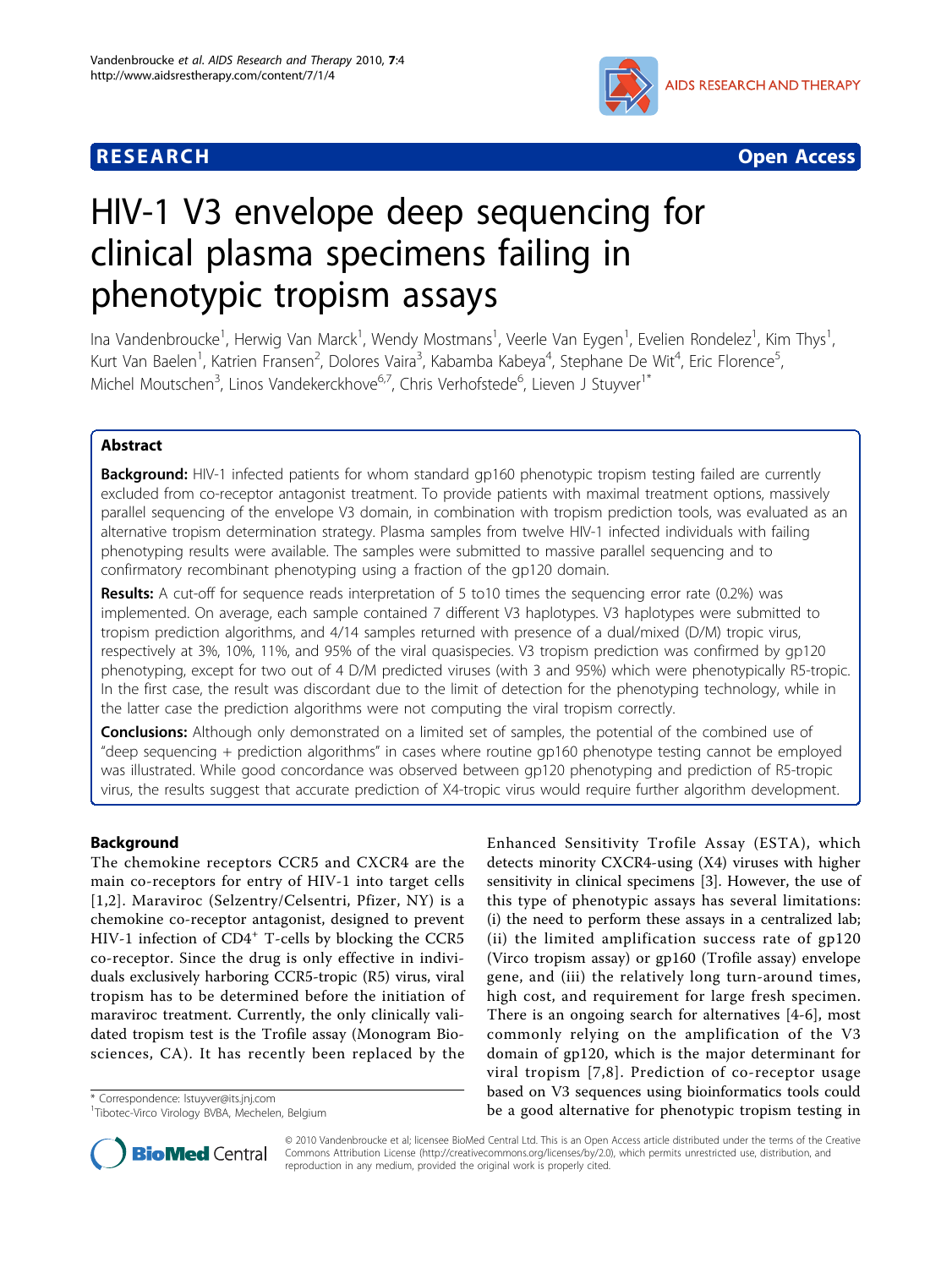<span id="page-1-0"></span>routine clinical practice [\[9-11](#page-5-0)]. However, due to the lack of sensitivity of standard sequencing methods, the use of predictions based on population sequencing may be misleading. Massively parallel sequencing technologies allow sensitive, quantitative, and clonal analysis of sequence variability. When combined with genotypic prediction tools, they could become a sensitive alternative to phenotypic assays.

### Results

# Assay performance

The assay principle is based on parallel reverse transcription and amplification of seven viral RNA aliquots, followed by pooling of the obtained amplicons which are subsequently sequenced. In order to illustrate that the approach of pooling replicates could reduce the founder effect of the RT-PCR procedure, we sequenced four samples with high viral load (>4  $log_{10}$ ) from

unrelated clinical cases without amplicon pooling. Each independent RT-PCR reaction was sequenced separately and analyzed for quasispecies variability (Figure 1). To exclude variability due to technical error and not to viral genetic variability, we selected a cut-off of 1% (total read number > 5,000) or 50 reads (less than 5,000 reads in total), thereby discarding all variability at lower read frequencies. Using these stringent criteria, it was assumed that the observed haplotypes represent true viral variants, and not sequencing errors. Analysis of the data lead to several conclusions: i) the representation of specific haplotypes varies considerably among the seven replicates (Figure 1: see ranges of the boxes; e.g., range for sample A-V3-H2 from 6 to 407 reads - details in Figure 1 legend; range for sample D-V3-H1 from 141 to 719 reads; ii) on average, the 1% or 50-read limit retains the top  $90 \pm 3\%$  of reads; iii) expressing an haplotype percentage is most probably more balanced if derived



Figure 1 Boxplots illustrating quasispecies variability for the V3-loop of 4 independent clinical isolates. X-axis: haplotypes present in a clinical isolates, with a cut-off of 50 reads or 1%. Y-axis: number of reads from the GS-FLX amplicon sequencing reaction. Boxplots represent sequence read numbers of 7 individual experiments. Boxplots symbols are as follows: black squares = min; bottom of the box = interquartile range 1; black triangles = median; top of the box = interguartile range 3; and black diamonds = max. Example of an haplotype read distribution of the 7 parallel experiments for V3-H2 of sample A: 6, 11, 120, 137, 182, 232, and 470; resulting in the following numbers for the boxplot: min: 6, q1: 65,5, median: 137, q3: 206,9, and max: 470; total number of reads: 1157.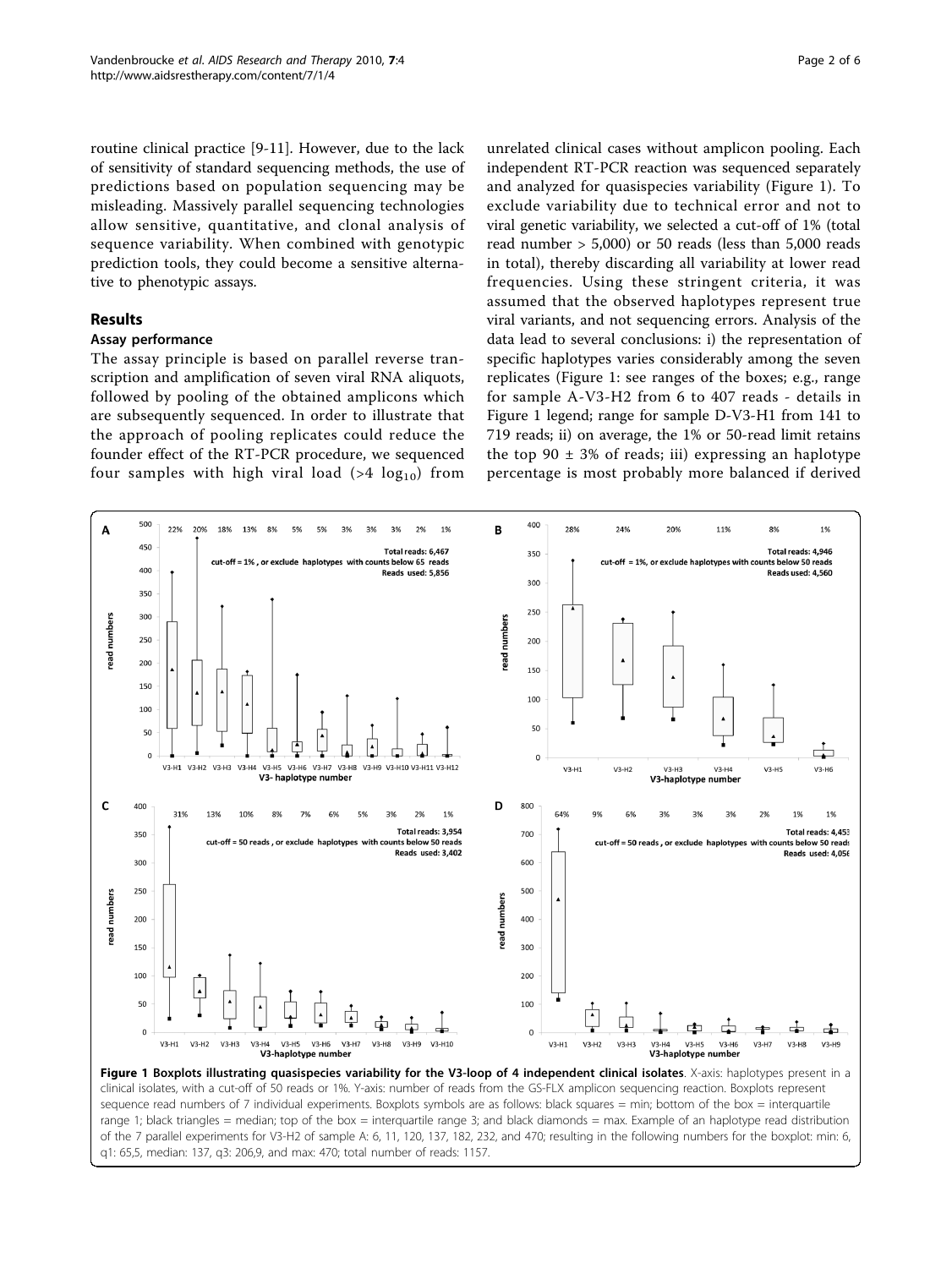from pooling approach; and iii) for a given sequence the same tropism prediction was retrieved independent from PCR conditions, but the quantity was found to be variable from one experiment to the other.

In conclusion, the range of haplotypes reads per samples varied considerably dependent on the RT-PCR experiment, and therefore the results demonstrate that pooling of multiple parallel independent amplification reactions reduces intra-assay variability. The average result of seven pooled reactions provides a more reliable quantification of each of the quasispecies. Therefore, this 7× repeat protocol was used as standard protocol.

# Tropism testing on clinical samples using deep sequencing

A total of 14 clinical samples from 12 different HAART failing individuals were available. Despite the clinical need for alternative drug regimens, maraviroc was not a treatment option because routine phenotypic tropism testing failed, thereby excluding these patients from coreceptor antagonist based regimens.

HIV-1 V3 GS-FLX sequencing of the clinical samples yielded an average of  $12,698 \pm 3,604$  reads (range 3,370 to 19,626) per sample (Additional file [1:](#page-5-0) Overview Results). Since the viral load ranged from 3.2 to 5.81  $log_{10}$ , and the experiments started with 256 μl of plasma, a theoretical maximum of 396 up to 161,414 individual viral RNA copies was included in the reactions. In the current experimental set-up, with an average of 12,698  $\pm$  3,604 reads, an oversampling ratio of  $\sim$ 1 would be obtained in samples with an original viral load of 4.7  $log_{10}$ . (or 50,000 cp/ml = 12,500 copies in 256 µl). Taking these calculations into account, the oversampling sizes in our experiments were ranging from 0.1 to 31.5. These are obvious consequences of the sample original viral load levels (Additional file [1](#page-5-0): Overview Results).

The number of independent V3-loop haplotypes detected in these isolates depended on the sequence read number cut-off used (Additional file [1:](#page-5-0) Overview Results). If the cut-off of 50 reads was applied, a  $7 \pm 3$ haplotypes were detected on average, while a 1% read cut-off reduced the average to  $5 \pm 3$  haplotypes. Increasing the cut off can have a reducing effect on the number of X4 haplotypes (sample 11 and 12, Additional file [1](#page-5-0): Overview Results). The number of haplotypes reaching 10% was on average 2, further reduced to 1 (exceptionally 2) haplotype above 25%.

Haplotype sequences from all patients were submitted to PSSM tropism prediction tool (Additional file [1](#page-5-0): Overview Results, Figure 2). In samples 1 - 10 only R5 tropic haplotypes were observed. X4-tropic haplotypes were detected - with increasing prevalence - in samples

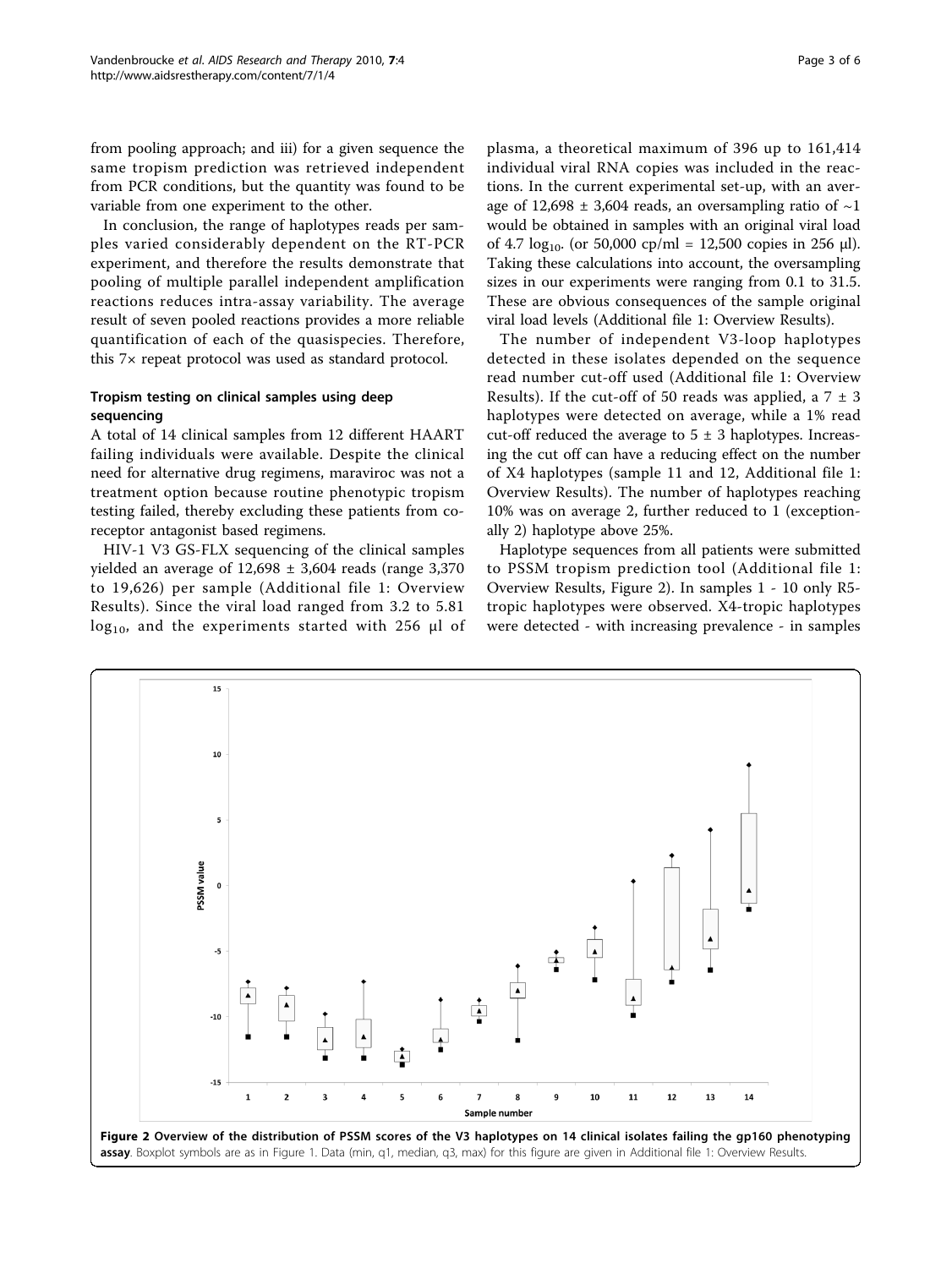11 to 14. While in sample 11 and 12 the X4-tropic viruses were divided over two haplotypes each individually accounting for less than 10% of the population, this was not the case for sample 13 (one haplotype reached 10%), and also not for sample 14 for which all haplotypes (minor and major) were predicted to be X4-tropic by PSSM.

All haplotypes were also analyzed by the G2P prediction tool. Identical prediction outcomes as for PSSM were obtained for all, except for three X4-PSSM predicted minority haplotypes in sample 14 that were predicted to be R5-tropic in G2P, accounting in total for 4% of the population.

#### Tropism testing on clinical samples using VTA

In order to verify the genotypic tropism predictions, a population tropism phenotyping test was performed on each sample, using a smaller fragment ( $NH<sub>2</sub>-V4$  region) than the gp160 domain [[12\]](#page-5-0). VTA was able to detect the presence of X4 virus in 2/4 samples with predicted X4 virus (D/M in Additional file [1:](#page-5-0) Overview Results). The 2 discordant samples (sample 11 and 14; Additional file [1](#page-5-0): Overview Results) belonged to subtype C. Further analysis of the X4-predicted data from the PSSM algorithm showed percentile values (= value between 0 and 1, and indicating whether the sample resembles similar sequences in the training data-set) of more than 0.95, indicating that they did not resemble an algorithmknown V3 sequence, and therefore the limited reliability of the prediction might have been the explanation of the discordant result.

### **Discussion**

Samples might fail phenotypic tropism testing due to difficulties in amplification of the large envelope gene (sample degradation or low viremia), fitness problems or low infectivity of the recombinant virus. Our results demonstrate the potential use of massively parallel sequencing in cases where routine phenotype testing could not be employed. While the Trofile phenotyping assay is currently the only diagnostic tool for enrollment of patients in maraviroc-containing drug regimens, alternative 'genotypic' approaches should be considered and validated in clinical settings. It needs to be stated that other phenotyping approaches (e.g. shorter fragments like gp120) might be able to provide results where the Trofile assay fails, but these phenotyping technologies are not the most attractive options for routine clinical use because, in principle, they suffer from the same limitations (cost, turn-around time, centralized lab services). On the other hand, second generation sequencing technologies are opening new diagnostic avenues, but there are still some unresolved challenges associated to i) the methods (sample shipment, extraction, amplification and pooling, sequence alignments and interpretations), ii) the availability of the final product in a reproducible and standardized way, and iii) the cost per sample.

Clinical isolates can harbour multiple or just one major haplotype. In Figure [1](#page-1-0), sample A and B show 4 haplotypes, each representing over 10% of the reads, while other clinical samples have only one major haplotype (e.g., sample D-V3-H1 represents 64% of all reads). The same observation was also illustrated in Additional file [1](#page-5-0): Overview Results, where a range of 1 to 4 major haplotypes can be observed (cut-off dependent). Less sensitive sequencing technologies (Sanger approaches) are in general able to detect the major haplotypes, but not the minor ones, nor the linkage with other mutations. In this study, 4 samples with predicted X4-tropic haplotypes were found, an observation that would otherwise remain undetected. Using massively parallel sequencing technologies, the minor variants as well as haplotypes are detected and their relevance to the clinical aspects can be studied.

Using a standardized protocol in combination with a variable viral load between the different samples results unavoidably in under- or oversampling of the viral quasispecies pool. Despite this range in sample viral load, the number of haplotypes is rather constant. For example: sample 12 has an oversampling size of 0.1, while the amount of haplotypes with more than 50 reads was limited to 5, while sample 1 shows a high oversampling rate (31.5) and 9 haplotypes were present. The current analysis was based on V3 amino acid sequences, and not on nucleotide variability in gp120. Phylogenetic analysis of the gp120 nucleic acid variability could be used to evaluate the quantity of resampling (identical nucleotide sequences are most likely derived from the same founder virus). The present study, however, suggests that, at the amino acid level, there is a limited quasispecies variability for V3 and only a few haplotypes are relevant at a certain time in the life cycle of the virus.

Viruses from 4/12 patients who were HAART failing individuals were predicted as X4 tropic by V3 genotype prediction, of which 2 were confirmed by VTA. Given the treatment-experience and subsequent treatment failure, the number of patients harbouring CXCR4-using viruses in this study was relatively low. In addition, 2/3 subtype C viruses in this study were predicted as X4 virus, which is also different from previous reports where less X4 tropic virus was found in clade C. Based on these observations, it is likely that the set of clinical isolates is too limited to make strong conclusions on X4 prevalence in treatment failures or in clade C virus.

The discordant result between the phenotypic assay and the prediction tool observed for sample 11 and 14 illustrates the limitations of the approach. The clinical decision on the use of co-receptor antagonists is mainly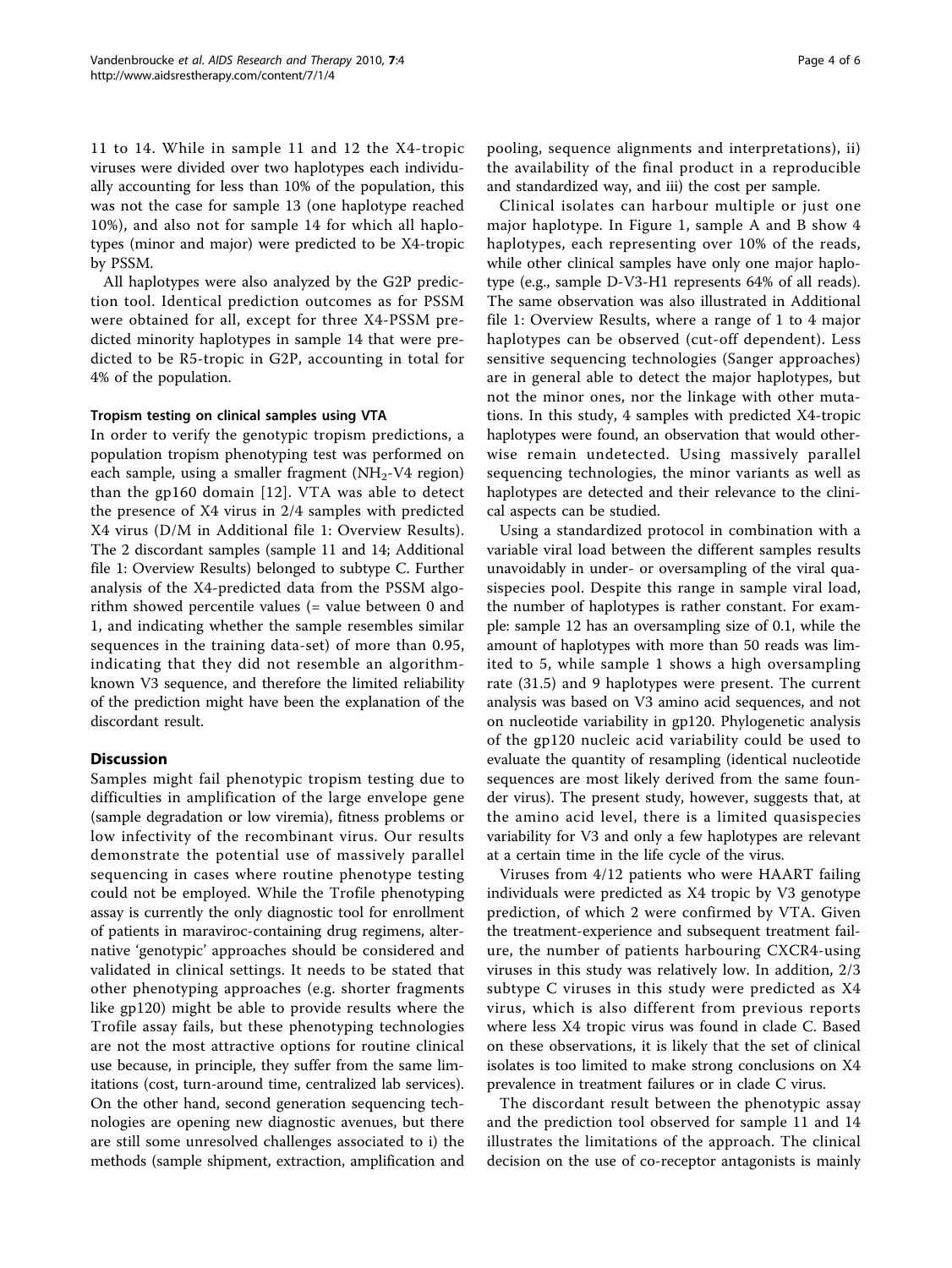driven on detecting the presence of X4-tropic virus, therefore these discordances are hampering the usefulness of the prediction tools. With future availability of correlative tropism genotype-phenotype databases enriched with X4-tropic virus, it is anticipated that these prediction technologies will become more accurate. For the other 12 samples in this study, the prediction algorithms were in line with the gp120 phenotype.

# Conclusions

It was shown that that massively parallel sequencing technologies allow a sensitive and quantitative analysis of V3 loop variability, and might represent an alternative for phenotypic tropism assays when combined with accurate prediction tools. However, since the application was illustrated on only a small set of samples, the clinical utility of deep sequencing-V3 prediction described in this manuscript requires further evaluation before using this protocol for patient treatment decisions. If confirmed, this will be beneficial for patients for whom phenotypic tropism test results could not be obtained and who were therefore unable to consider CCR5 antagonists as part of their antiretroviral drug regimen.

# Methods

#### Patients samples

In the context of a larger study evaluating new diagnostic procedures for tropism determination (Vandekerckhove L. et al., in preparation), a set of clinical specimens from twelve HIV-1 infected individuals failing HAART therapy and also failing in the Trofile assay became available for massively parallel sequencing (Additional file [1](#page-5-0): Overview Results). Two follow-up samples were available from two of the patients (samples 1 and 2 are related to the same patient, and 3 and 4 are related to another one), collected within a threemonth interval in absence of changes in treatment regimen. The samples belonged to seven different viral subtypes, determined in the protease-reverse transcriptase region (B (n = 4), C (n = 3), G (n = 3), AE (n = 1), A1  $(n = 1)$ , A/AG  $(n = 1)$  and 19<sub>cpx</sub>  $(n = 1)$ ). Three viral load (VL) groups  $(3 < VI < 4 \log_{10} (n = 5), 4 < VI < 5$  $log_{10}$  (n = 8) and VL > 5  $log_{10}$  (n = 1)) were represented in the cohort (Additional file [1:](#page-5-0) Overview Results).

For assay validation purposes, four unrelated plasma samples with viral load  $> 4 \log_{10}$  were obtained from the Virco R&D sample repository.

### V3 loop massively parallel sequencing

Viral RNA was extracted from 256 μl of plasma (BioRobot MDx, Qiagen, Hilden, Germany), reverse transcribed to cDNA, and the V3 loop was amplified in a nested PCR using barcoded primers (HXB2 positions: forward primer 6986-7012, reverse primer 7520-7540). Addition of barcode sequences to the primers allowed the simultaneous processing of amplicons originating from multiple individuals, enlarging the number of reads obtained per sequencing experiment [\[13](#page-5-0)]. To maximize the number of input templates and to minimize variation due to PCR drift, the RNA derived from 256 μl of plasma was divided in 7 aliquots, and 7 parallel RT-PCR reactions were performed [[14,15\]](#page-5-0). Barcoded amplicons were pooled equimolarly and sequenced on the GS-FLX instrument according to the manufacturer's amplicon sequencing protocol (454 Life Sciences, Branford, CT, USA).

### Tropism prediction

The V3 loop sequences were aligned using a Hidden Markov Model (HMM) and translated to amino acids for tropism prediction using two different algorithms. Viral tropism was predicted based on the V3 loop sequence using the PSSM algorithm [http://indra.mullins.](http://indra.mullins.microbiol.washington.edu/webpssm/) [microbiol.washington.edu/webpssm/](http://indra.mullins.microbiol.washington.edu/webpssm/) and the geno2 pheno prediction algorithm [http://coreceptor.bioinf.mpi](http://coreceptor.bioinf.mpi-inf.mpg.de/index.php)[inf.mpg.de/index.php\[](http://coreceptor.bioinf.mpi-inf.mpg.de/index.php)[16\]](#page-5-0) with a false positive rate of 5%.

#### Sequence error characterization

The frequency and distribution of errors introduced during V3 amplification and GS-FLX sequencing was assessed by analyzing data from amplicon sequencing of 2 plasmids in duplicate. All changes relative to the published sequence detected were considered to be technical artefacts. An amplicon (in duplicate) covering the V3-region of HIV was created from plasmid pHXB2 [GenBank:K03455] and pYK-JRSCF [GenBank: AY426126]. V3 amplicons were sequenced using the Standard GS-FLX amplicon sequencing protocol. The error rate was defined as the number of errors divided by the total number of expected bases. Homopolymeric regions were defined as regions containing repeats of three or more identical bases and the flanking non-identical bases. Data were retrieved from the Amplicon Variant Analysis software (Roche) with an average coverage of 20.000 reads per position. An overall error rate of 0.10% and 0.08% was obtained for pHXB2 and pYK-JRCSF, respectively. In addition, the error rate was elevated in homopolymeric regions: 0.13% versus 0.07% in non-homopolymeric regions. Of the observed errors, deletions  $(\sim 40\%)$  and insertions  $(\sim 33\%)$  were the most frequent error types, followed by substitutions  $(-26%)$ . These errors were not evenly distributed: homopolymeric regions contained more deletions than non-homopolymeric regions, while the latter contained more insertions and substitutions. The maximum substitution error rate per base position was 0.13%, transitions from A to G were most common, but also T to C, G to C, and C to G were frequently seen. A similarity was noted